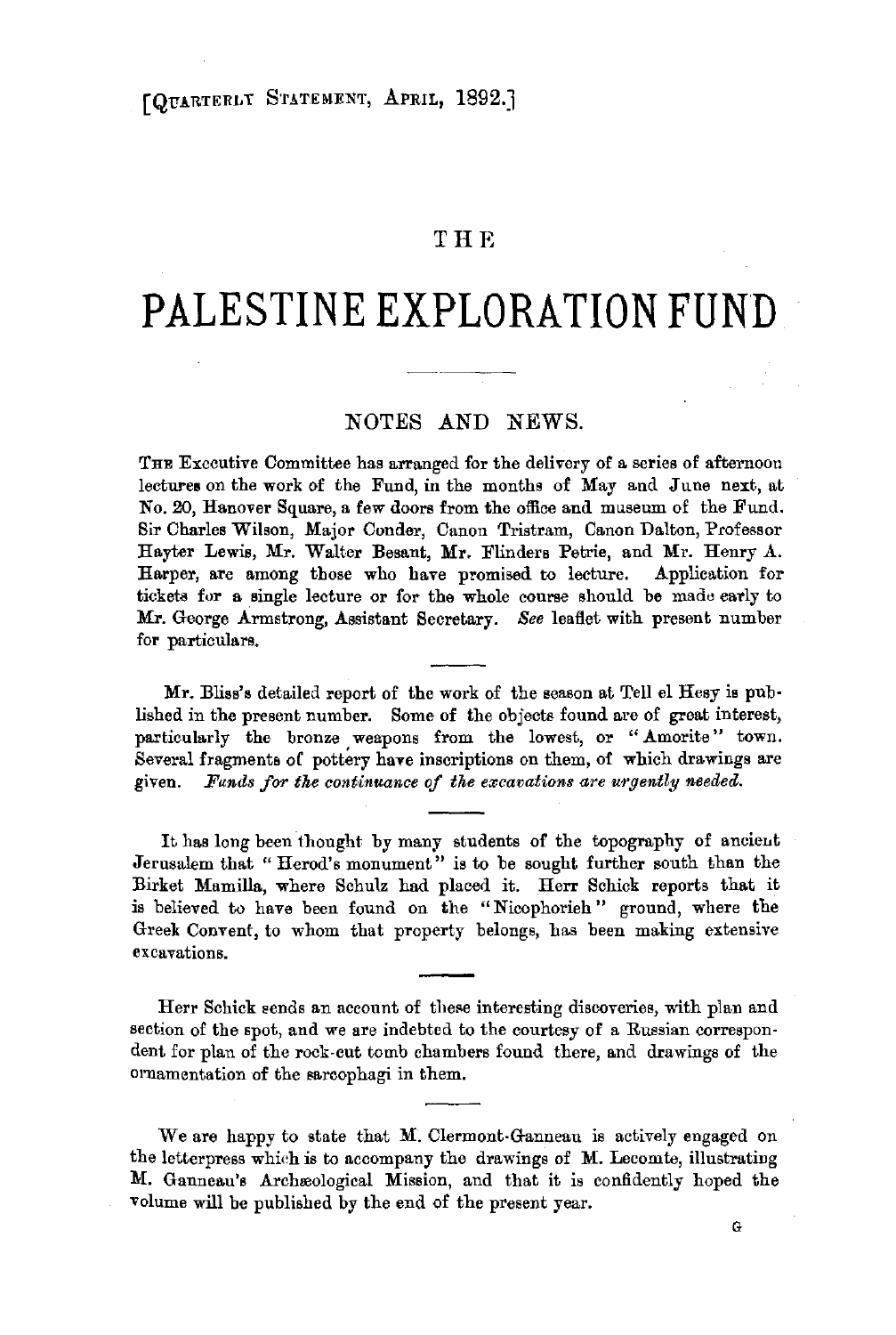The Rev. J. E. Hanauer reports that one of the sculptured figures in the cave at Saris has been cut out and taken away.

**A** squeeze of **a** long inscription in Phamician characters, stated. to have been recently discovered at a place not far from Jaffa, has been forwarded by Mr. Bliss. It appears to contain about 200 letters. A paper upon it from the pen ,:if **Major** Oonder will be found at page 171.

**We** regret that owing to the illness of Major Conder, his promised paper on the decipherment of the Hittite Inscriptions has had to be postponed.

The Rev. J. Llewelyn Thomas, M.A., Briton Ferry, Glamorganshire, has been appointed Lecturer for the Fund in Wales.

The Rev. T. E. Dowling, honorary aecretary of the Fund at Jerusalem, reports the formation of " the Jerusalem Association of the Palestine Exploration Fund." This local society numbers already fourteen members, and has Bishop. Blyth for its chairman; it has opened a Reading Room in the Holy City, where the maps and books of the Fund may be consulted by travellers and others, and has made arrangements for the delivery of a number of lectures on the Archaeology of Jerusalem and. Palestine, by local antiquaries, during the season of visitors.

The publication of a valuable series of barometrical determinations of heights in Lebanon, Anti-Lebanon, and on Hermon, by Prof. R. H. West, has been postponed until the July number of the *Quarterlg Statement.* 

The museum of the Fund, at 24, Hanover Square, is now open to subscribers between the hours of 10 a.m. and 5 p.m., except on Saturdays, when it closes at 2 p.m.

The Committee will be glad to receive donations of Books to the Library of. the Fund, which already contains many works of great value relating to Palestine and the Holy Land.

It may be well to mention that plans and photographs alludad to in the reports from Jerusalem and elsewhere cannot all be published, but all are preserved in the offices of the Fund, where they may be seen by subscribers.

The following gentlemen have kindly consented to act as Honorary Local Secretaries :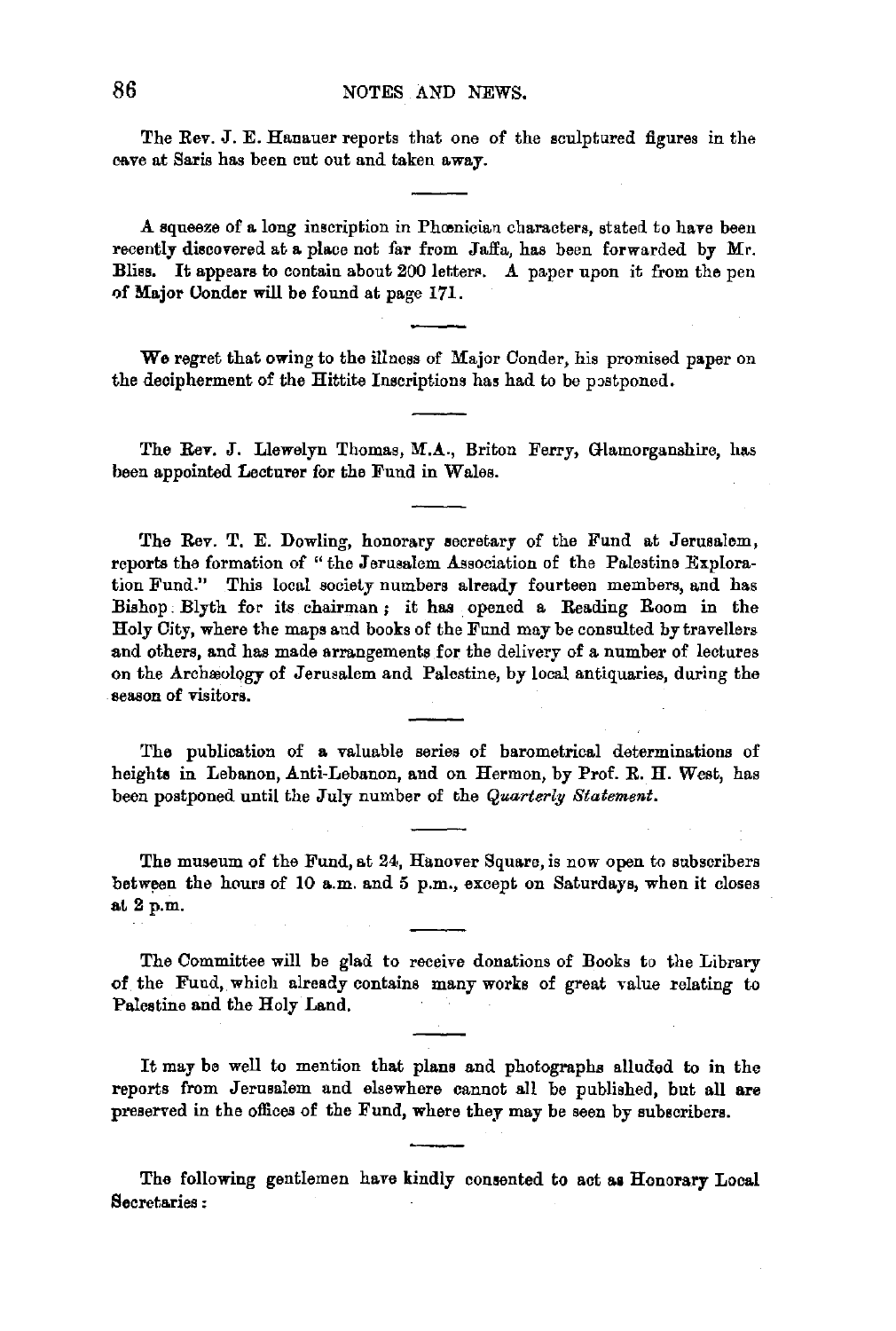The Rev. W. H. Cavanagh, 43, Harvey Street, Germantown, Phila., Pa.,  $U.S.A.$ 

The Rev. H. Hamilton Jackson, Cheriton, Bromley Common.

The price of the remaining copies of "Palestine under the Moslems" has been raised to *10s.* each to subscribers to the fund, and 16s. to non-subscribers.

The first volume of the "Survey of .Eastern Palestine," by Major Conder, has been issued to subscribers. It is accompanied by a map of the portion of country surveyed, special plans, -and upwards of 350 drawings of ruins, tombs, dolmens, stone circles, inscriptions, &c. The edition is limited to **500.** The first 250 subscribers **pay** seven guineas for the three volumes; subscribers to the " Survey of Western Palestine" are privileged to have the volumes for this sum. The price will be raised, after  $250$  names are received, to twelve guineas. The Committee are pledged never to let any *copies be subscribed for under the sum of seven guineas.* Mr. A. P. Watt, 2, Paternoster Square, is the Sole Agent. The attention of intending subscribers is directed to the announcement after Maps and before Contents of this number.

Mr. H. Chichester Hart's "Fauna and Flora of Sinai, Petra, and the Wady 'Arabah" has been completed and sent out to subscribers.

The books now contained in the Society's publications comprise an amount of information on Palestine, and on the researches conducted in the country, which can be found in no other publications. It must never be forgotten that no single traveller, however well equipped by previous knowledge, can compete with a scientific body of explorers, instructed in the periods required, and provided with all the instruments necessary for carrying out their work. The books are the following *(the whole set* (1 *to* 13) *can be obtained by subscribers to the Fund by application to the Head Office only (24, Havorer Square, W.), for*  $\pounds3$  1s.  $6d$ , *carriage paid to any part in the United Kingdom only*)  $:$ 

By Major Conder, R.E.-

- (1) "Tent Work in Palestine." $-A$  popular account of the Survey of Western Palestine, freely illustrated by drawings made by the author himself. This is not a dry record of the sepulchres, or a descriptive catalogue of ruins, springs, and valleys, but a continuous narrative full of observations upon the manners and customs of the people, the Biblical associations of the sites, the Holy City and its memories, and is based upon a six years' experience in the country itself. No other modern traveller has enjoyed the same advantages as Major Conder, or has used his opportunities to better purpose.
- (2) "Heth and Moab."--Under this title Major Conder provides a narrative, as bright and as full of interest as "Tent Work," of the expedition for the *Survey of Eastern Palestine*. How the party began by a flying visit to North Syria, in order to discover the Holy City-Kadesh-of the children of Heth ; how they fared across the Jordan, and what dis· coveries they made there, will ba found in this volume.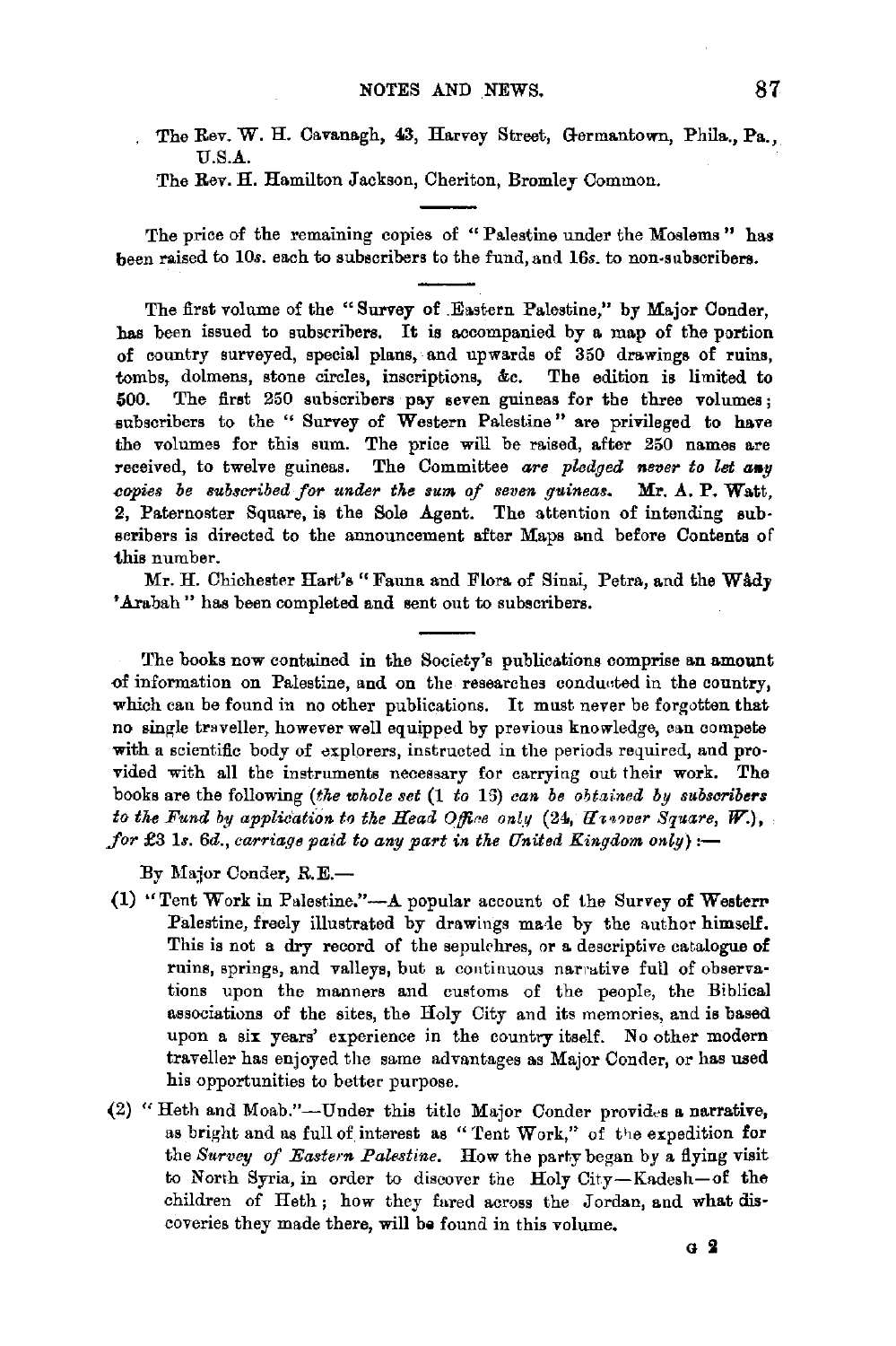- (3) Major Conder's "Syrian Stone Lore."-This volume, the least known or Major Conder's works, is, perhaps, the most valuable. It attempts a task never before approached-the reconstruction of Palestine from its monuments. It shows what we should know of Syria if there were no Bible, and it illustrates the Bible from the monuments.
- (4) Major Conder's "Altaic Inscriptions."-This book is an attempt to read· the Hittite Inscriptions. The author has seen no reason to change his• views since the publication of the work.
- **(6)** Professor Hull's" Mount Seir."-This is a popular account of the Geological Expedition conducted by Professor Hull for the Committee of the Palestine Fund. The part which deals with the Valley of Arabah will be found entirely new and interesting.
- **(6J Herr** Schumacher's "Across the Jordan."
- (7) HerrSchumacher's "Jaulan."-These two books must be taken in con-· tinuation of Major Conder's works issued as instalments of the "Survey of Eastern Palestine." They are full of drawings, sketches, and plans, and contain many valuable remarks upon manners and customs.

**By** Walter Besant, **M.A..-**

- (8) "The Memoirs of Twenty-one Years' Work."-This work is a popular account of the researches conducted by the Society during the past twenty-one years of its existence. It will be found not only valuable· in itself as an interesting work, but also as a book of reference, and especially useful in order to show what has been doing, and is still doing,. by this Society.
- (9) Herr Schumacher's" Kh. Fahil." The ancient Pella, the first retreat of the, Christians; with map and illustrations.
	- By George Armstrong-
- 10) Names and Places in the Old and New Testament and Apocrypha. This is an index to all the names and places mentioned in the Bible and New Testament, with full references and their modern identifications, as shown. on the new map of Palestine.
- (11) Besant and Palmer's "History of Jerusalem."-The *"History* of Jerusa• lem," which was originally published *in* 1871, and has long been completely out of print, covers a period and is compiled from materials not included in any other work, though some of the contents have been plundered by later works on the same subject. It begins with the siege, by Titus and continues to the fourteenth century, including the Early Christian period, the Moslem invasion, the medieval pilgrims, the Mohammedan pilgrims, the Crusades, the Latin Kingdom, the victorious career of Saladin, the Crusade of Children, and many other little-known episodes in the history of the city and the country.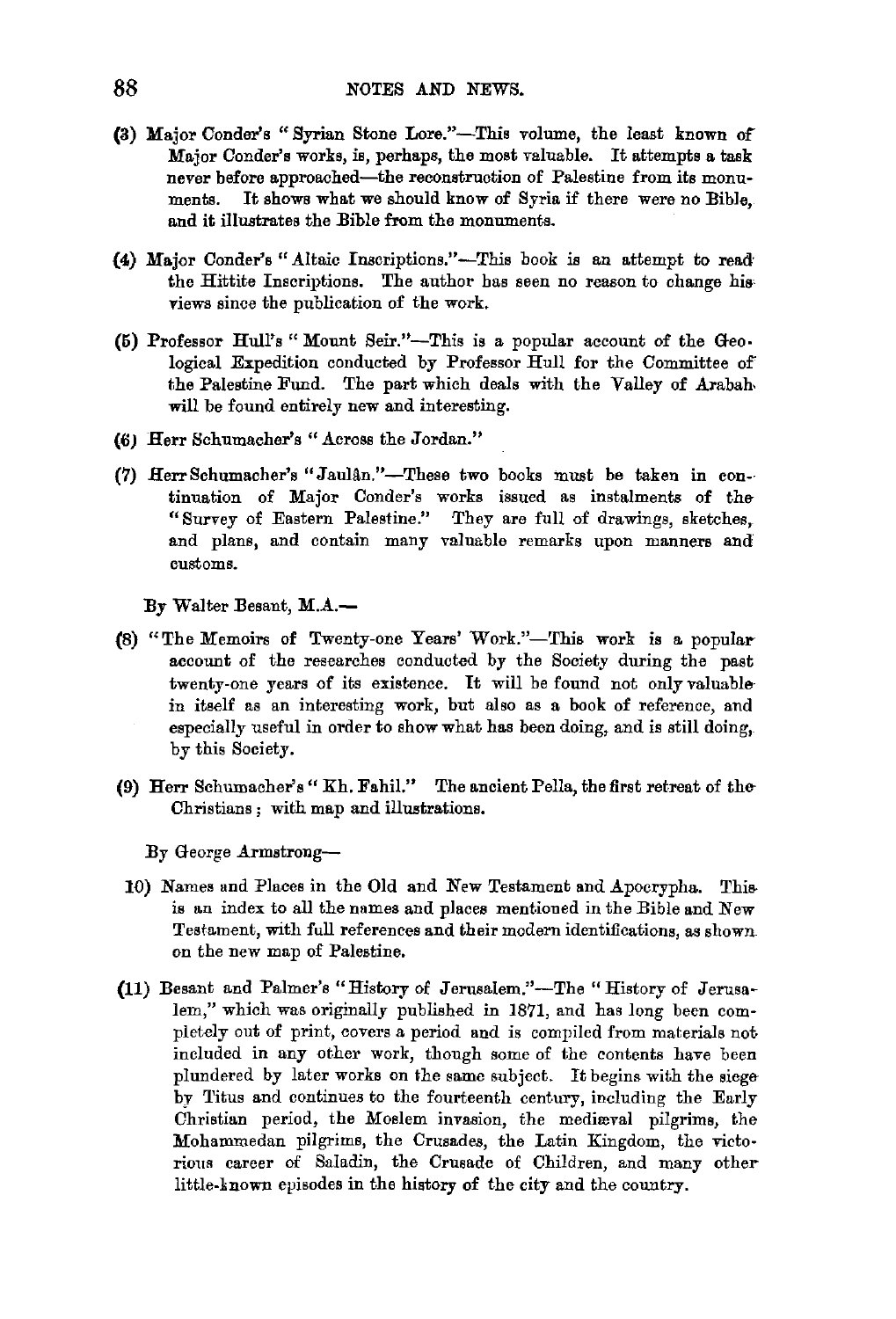### (12) Northern 'Ajlûn "Within the Decapolis," by Herr Schumacher.

By Henry A. Harper-

(13) "The Bible and Modern Discoveries."-This work, written by a Memberof the Executive Committee of the Palestine Exploration Fund, is an endeavour to present in a simple and popular, but yet a connected form, the Biblical results of twenty-two years' work of the Palestine Explora. tion Fund. The writer has also availed himself of the discoveries made by the American Expeditions and the Egyptian Exploration Fund, as well as discoveries of interest made by independent travellers.

The Bible story, from the call of Abraham to the Captivity, is taken, and details given of the light thrown by modern research on the sacred annals. Eastern customs and modes of thonght are explained whenever the writer thought that they illustrated the text. This plain and simple method has never before been adopted in dealing with modern discovery.

To the Clergy and Sunday School Teachers, as well as to all those who love the Bible, the writer hopes this work will prove useful. He is personally acquainted with the land ; nearly all the places spoken of he has visited, and most of them he has moreover sketched or painted. It should be noted that the book is admirably adapted for the School or Village Library.

By Guy le Strange-

(14) "Palestine under the Moslems."-For a long time it had been desired by the Committee to present to the world some of the great hoards of information about Palestine which lie buried in the Arabic texts of the Moslem geographers and travellers of the Middle Ages. Some few of the works, or parts of the works, have been already translated into Latin, French, and German. Hardly anything has been done with them in English, and no attempt has ever been made to systematise, compare, and annotate them.

This has now been done for the Society by Mr. Guy le Strange. The work is divided into chapters on Syria, Palestine, Jerusalem, and Damascus, the provincial capitals and chief towns, and the legends related by the writers consulted. These writers begin with the ninth century and continue until the fifteenth. The volume contains maps and illustrations required for the elucidation of the text.

The Committee have great confidence that this work--so novel, so useful to students of mediæval history, and to all those interested in the continuous story of the Holy **Land-will** meet with the success which its learned author deserves.

By W. M. Flinders Petrie-

(15) "Lachish" (one of the five strongholds of the Amorites).—An account of the excavations conducted by Mr. Petrie in the spring of 1890, with view of Tell, plans and sections, and upwards of 270 drawings of the objects found.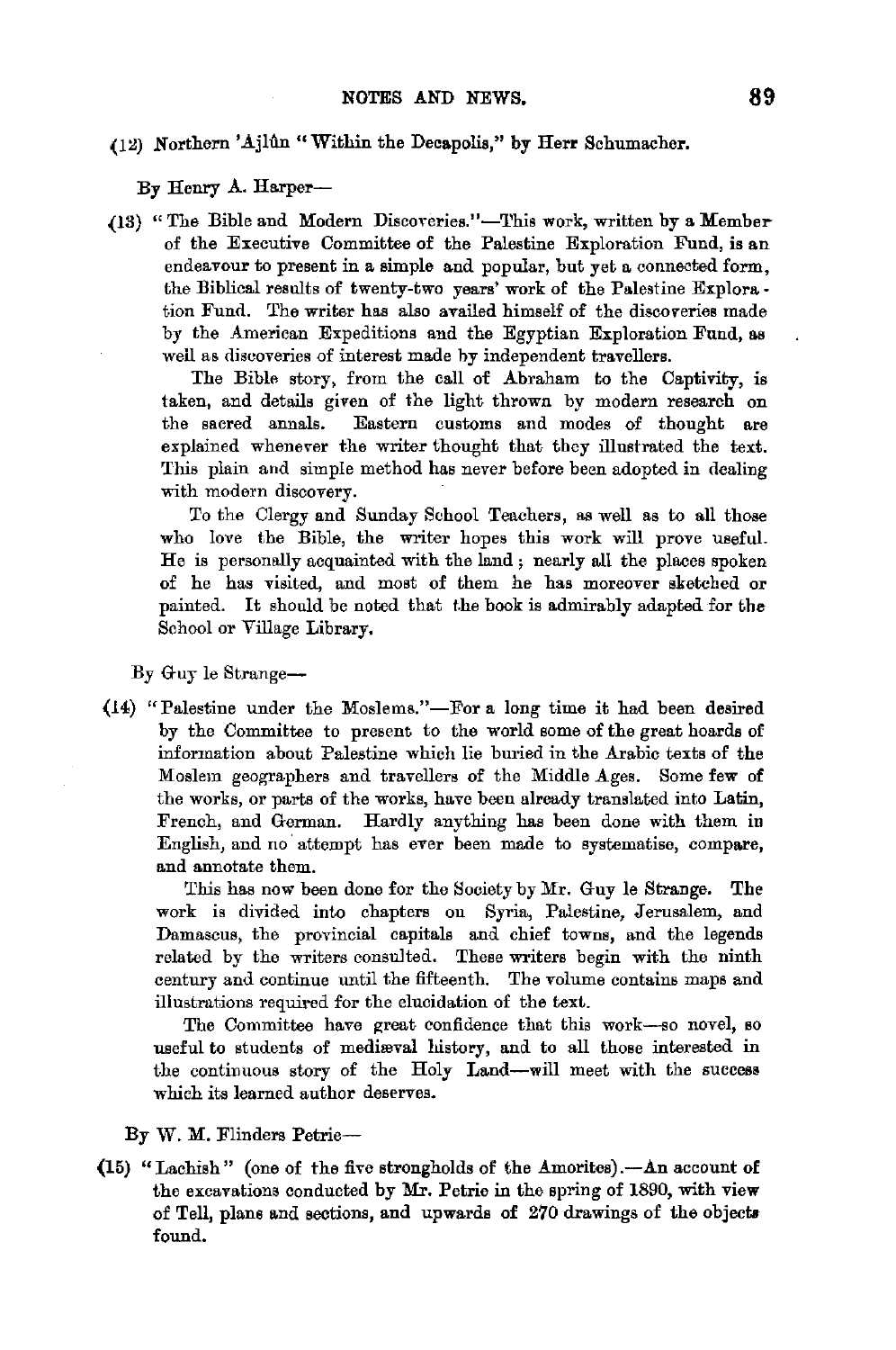By Trelawney Saunders-

(16) "An Introduction to the Survey of Western Palestine, describing its Waterways, Plains, and Highlands, with special reference to the Water Basin- $(Map. No. 10)$ ."

The first edition of the new map of Palestine is nearly exhausted and a second edition is in progress. This map embraces both sides of the Jordan, and extends from Baalbek in the north to Kadesh Barnea in the south. *All* the modern names are in black ; over these are printed in red the Old Testament and Apocrypha names. The New Testament, Josephus, and Talmudic names are in blue, and the tribal possessions are tinted in colours, giving clearly all the identifications up to date. It is the most comprehensive map that has been published, and will be invaluable to universities, colleges, schools, &c.

It is published in 21 sheets, with paper cover; price to subscribers to the-Fund, 24s.; to the public, £2. It can be had mounted on cloth, rollers, and varnished for hanging. The size is 8 feet by 6 feet. The cost of mounting is extra *(see* Maps).

In addition to the 21-sheet map, the Committee have issued as a separate-Map the 12 sheets (viz., Nos. 5-7, 9-11, 13-15, 20-22), which include the whole of Palestine as far north as Mount Hermon, and the districts beyond Jordan as far as they are surveyed. *See* key-map to the sheets.

The price of this map, in 12 sheets, in paper cover, to subscribers to the Fund, *12s. 6d.;* to the public, £1 ls.

The size of the map, mounted on cloth and roller for hanging, is  $4\frac{1}{2}$  feet by  $6\frac{3}{4}$  feet.

**.A.ny** single sheet of the map can be had separately, price, to subscribers of the Fund, 1s. 6d. Mounted on cloth to fold in the pocket suitable for travelling, 2s. To the public *2s.* and *2s. 6d •* 

*..1. copy* of *names and places in tke Old and New Testament, witk tkeir modern identifications andjull references, can be kad by subscribers witk eitker*  of *tkese maps at tke reduced price* of *2s. 6d.* 

Branch Associations of the Bible Society, all Sunday School Unions within the Sunday School Institute, the Sunday School Union, and the Wesleyan Sunday School Institute, will please observe that by a special Resolution of the Committee they will henceforth be treated as subscribers and be allowed to purchase the books and maps (by application only to the Secretary) at reduced price.

The income of the Society, from December 21st to March 18th, was-from **annual** subscriptions and donations, including Local Societies, £650 16s. *Sd.* <sup>~</sup> from all sources, £1,137 17s. 3d. The expenditure during the same period was £700 6s. 4d, On March 19th the balance in the Bank was £684 5s. 6d.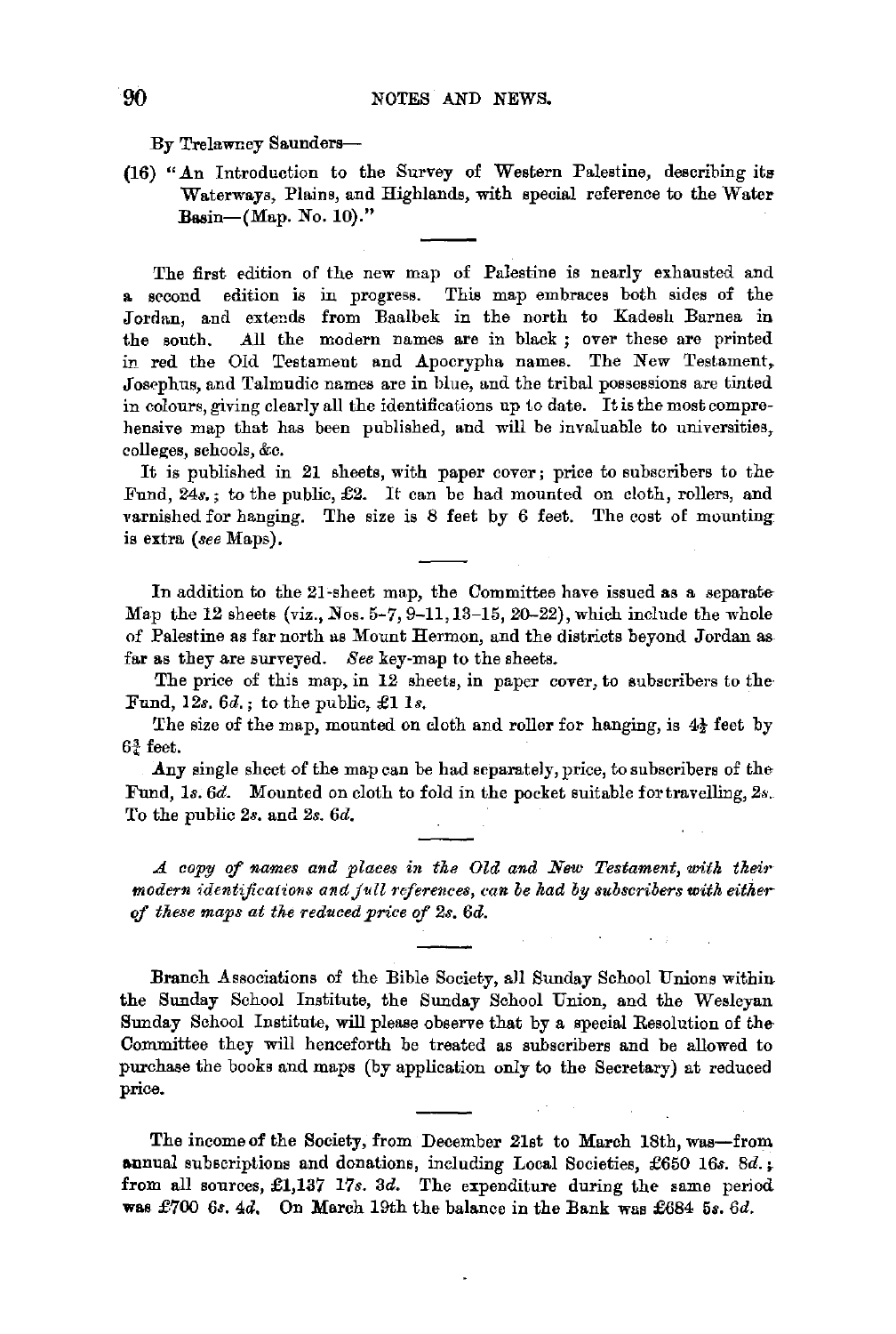Subscribers are begged to note that the following can be had by application to the office, at  $1s$ . each: $-$ 

**1.** Index to the *Quarterltg Statement,* 1869-1880.

**2.** Cases for Herr Schumacher's "Jaulan."

3. Cases for the *Quarterly Statement*, in green or chocolate.

4. Cases for " Abila," " Pella," and "'Ajlûn" in one volume.

Early numbers of the *Quarterly Statement* are very rare. In order to make up complete sets, the Committee will be very glad to receive any of the  $following numbers :=$ 

No, II, 1869 ; No. VII, 1870 ; No. III, 1871 ; January and April, 1872; January, 1888, and January, 1886.

It having been reported to the Committee that certain book hawkers are representing themselves as agents of the Society, the Committee have to caution subscribers and the public that they have no book hawkers in their employ, and that none of their works are sold by itinerant agents.

Whtle desiring to give every publicity to proposed identifications and other theories advanced by officers of the Fund and contributors to the pages of the *Quarterly Statement,* the Committee wish it to be distinctly understood that by publishing them in the *Quarterly Statement* they neither sanction nor adopt them.

Subscribers who do not receive the *Quarterly Statement* regularly are **asked**  to send a note to the Secretary. Great care is taken to forward each number to all who are entitled to receive it, but changes of address and other canses give rise occasionally to omissions.

The only authorised lecturers for the Society are-

- The Rev. Thomas Harrison, F.R.G.S., Member of the Society of Biblical Archaeology, Hillside, Benenden, Staplehurst, Kent. His subjects are as follows:-
	- (1) *Research and Discovery in the Holy Land.*
	- (2) In the Track of the Israelites from Egypt to Canaan.
	- (3) *Bible Scenes in the Light of Modern Science.*
	- (4) *Eastern Palestine.*
	- (5) *The Dead Sea and the Cities of the Plain.*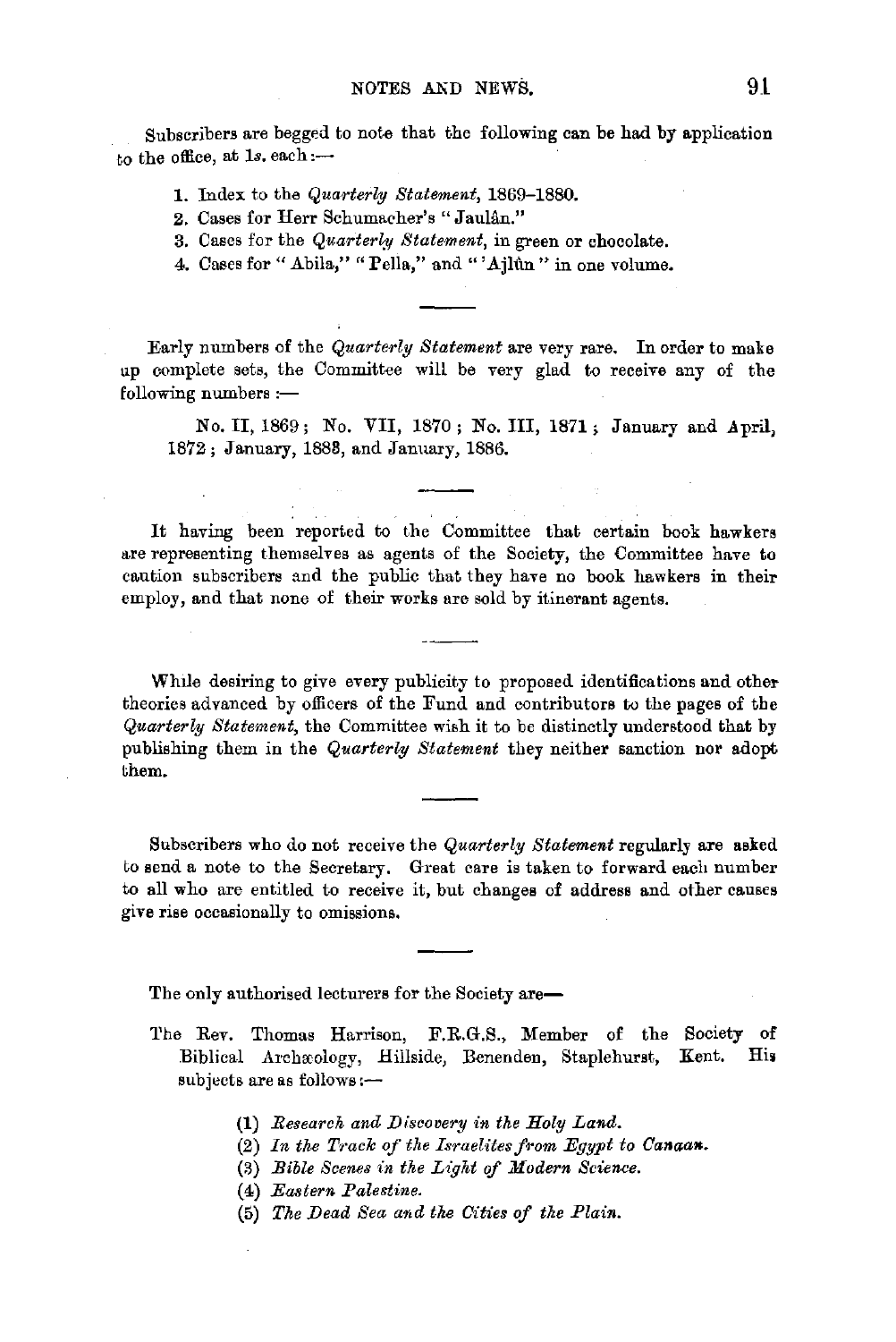- The Rev. J. Llewelyn Thomas, **M.A.,** Briton Ferry, Glamorganshire, South Wales. His subjects are as follows:-
	- (1) *Ezplorations in Judea.*
	- {2) *Research and lJiscovery in Samaria and Galilee.*
	- (3) In Bible Lands; a Narrative of Personal Experiences.
	- (4) *Tke Reconstruction of Jerusalem.*
	- (5) *Problems of Palestine.*
- Professor Theodore F. Wright, Ph.D., Cambridge, Mass., Honorary General Secretary of the Palestine Exploration Fund for the United States. His subjects are as follows :-
	- (1) *Tke Building of Jerusalem.*
	- (2) *Tke Overtnrow of Jerusalem.*
	- (3) *Tke Progress of tke Palestine Exploration .*

.Application for Lectures may be either addressed to the Secretary, 24, Hanover Square, W., or sent to the address of the Lecturers.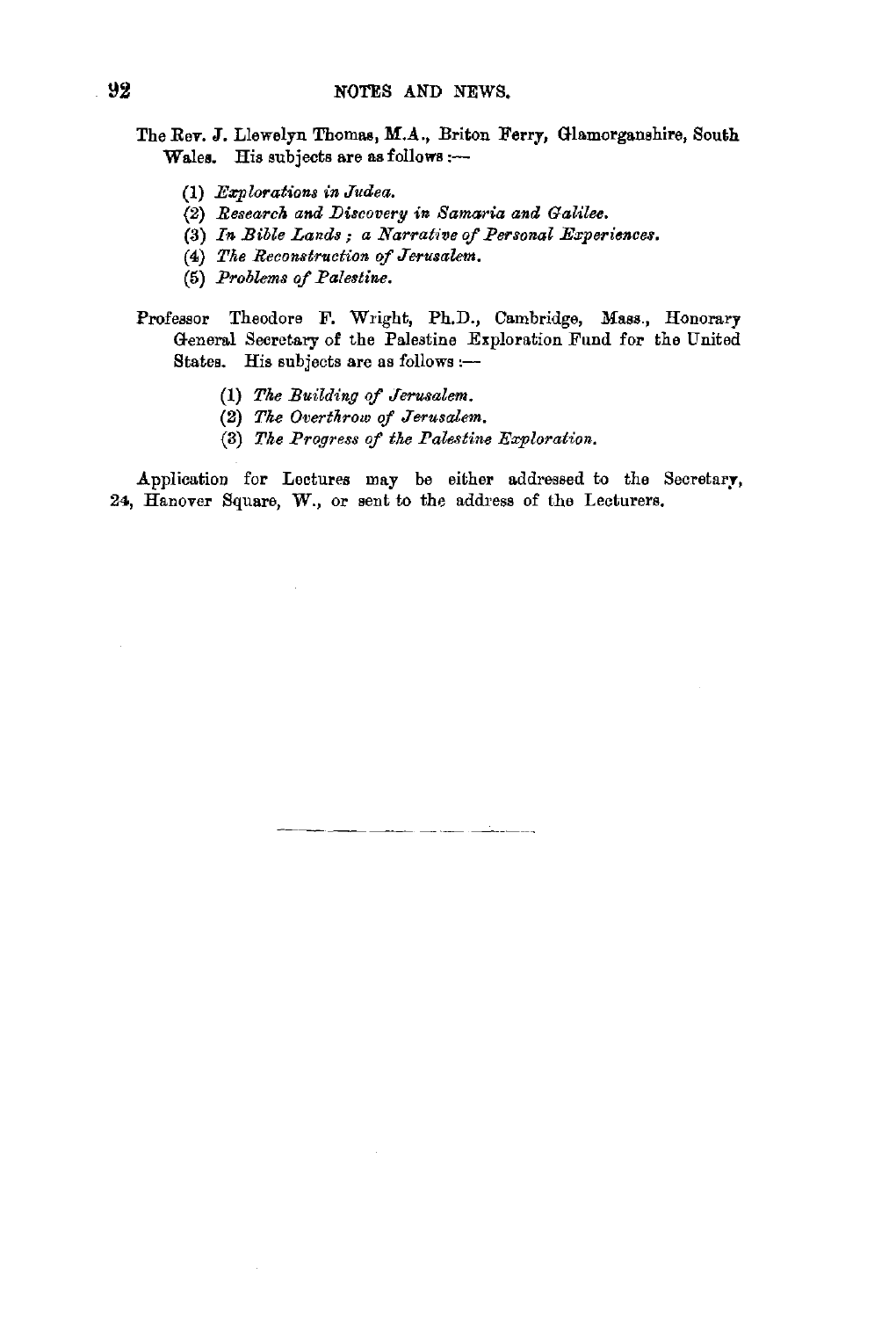#### BALANCE SHEET FOR THE YEAR ENDING 31sr DECEMBER, 1891.

#### RECEIPTS, EXPENDITURE. £ 8, d. £ *s.* d. To Balance in Bank 31st December, 1890. 811 7 7 By Exploration 850 18 6  $\sim$  $\ddot{\phantom{a}}$  . Donations and Subscriptions .. Printing and Binding, including *Quarterly* 1,637 13 11  $\ddot{\phantom{a}}$ *Statement ..*  719 8 9 Proceeds of Lectures  $\mathbf{a}$  is  $\ddot{\phantom{a}}$  $\ddot{\phantom{a}}$  $\ddot{\phantom{a}}$ 13 8 5  $\ddot{\phantom{a}}$  $\sim$ Maps, Lithographs, Photographs, Illustrations, Sales of Maps 183 10 2  $\ddot{\phantom{a}}$  $\ddot{\phantom{a}}$  $\ddot{\phantom{a}}$  $\ddot{\phantom{a}}$  $\ddot{\phantom{a}}$ &c., including those for the *Quarterly State-*Sales of Memoirs of Western and Eastern 239 11 O½ *ment*   $\mathbf{r}$  $\ddot{\phantom{a}}$  $\ddot{\phantom{a}}$  $\ddot{\phantom{a}}$  $\ddot{\phantom{0}}$ Palestine and other Books published by the Management, including Rent, Salaries, Wages, Society ...  $\cdots$  ... .. 759 11 2  $\ddot{\phantom{a}}$ Advertising, Insurance, Stationery, Sales of Photographs and Slides .. 45 18 0 Sundries  $\ldots$  $\ddot{\phantom{a}}$  $\ddot{\phantom{a}}$ 656 0 2  $\ddot{\phantom{a}}$  $\ddot{\phantom{a}}$  $\ddot{\phantom{a}}$  $\ddot{\phantom{a}}$ Postage and Carriage of *Quarterly Statements*, Books and Maps..  $\therefore$  131 3 5<sup>1</sup>  $\ddotsc$  $\ddot{\phantom{a}}$  $\ddot{\phantom{a}}$ Museum Fittings and Removal of Office 12114 1  $\ddot{\phantom{a}}$ Liabilities paid off, due at end of 1890,. 418 7 0  $\ddotsc$ Balance in Bank 31st Decem- $\ldots$   $\pounds$ 314 6 3 ::114 6 3 Less Subscriptions paid in advance on account of 1892 17 5 6 Net Balance ... .. .. 297 0 9  $\texttt{\#3.451}$  9 3  $\texttt{\#3.451}$  9 3

 $^{\circ}$